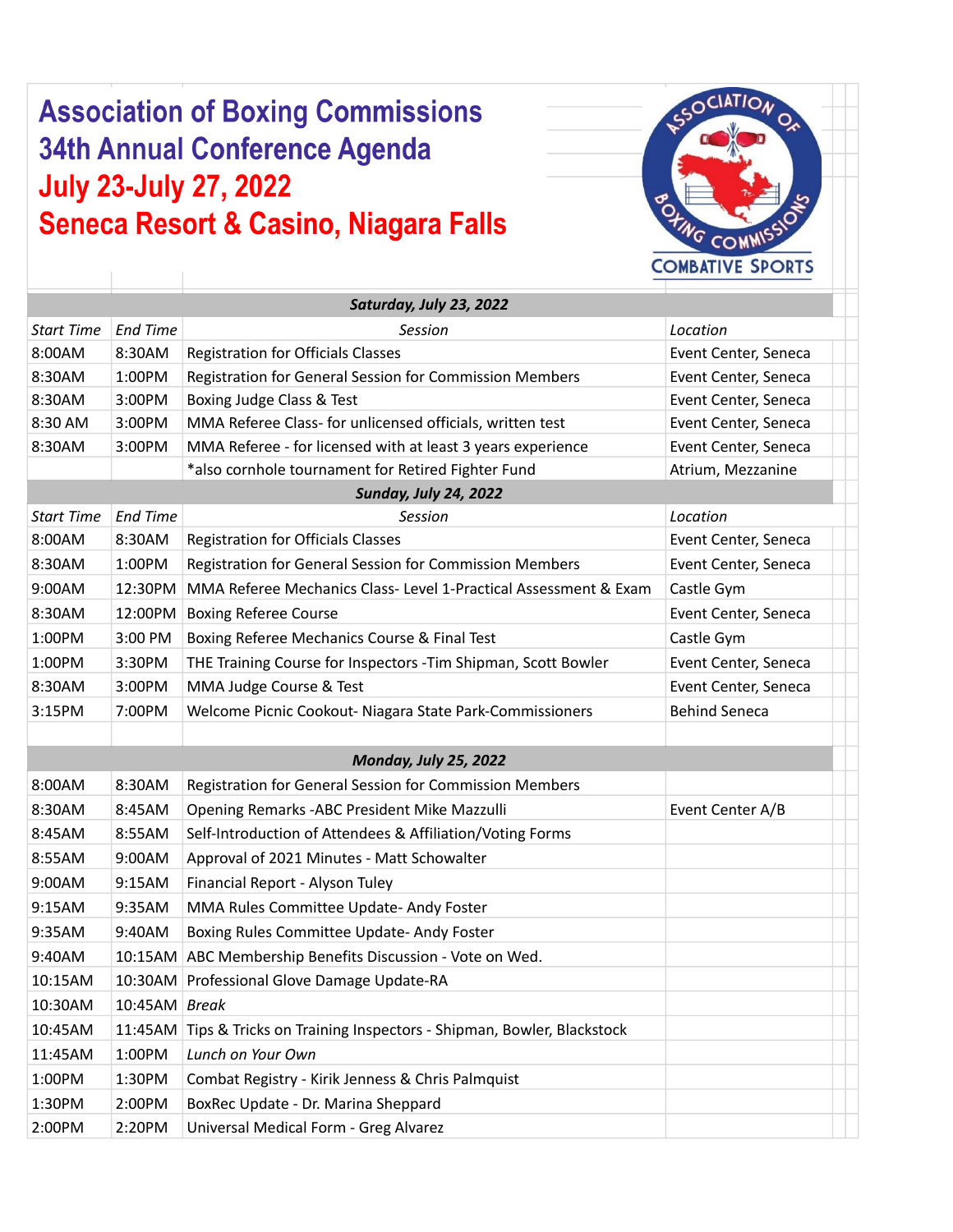| 2:20PM            | 2:30PM                                                  | Vendor Gift Recognition                                                               |                  |  |
|-------------------|---------------------------------------------------------|---------------------------------------------------------------------------------------|------------------|--|
| 2:30PM            | 2:45PM                                                  | <b>Break</b>                                                                          |                  |  |
| 2:45PM            | 3:10PM                                                  | Open Scoring & ABC Judges - Din Thomas                                                |                  |  |
| 3:10PM            | 3:25PM                                                  | Lack of Amateur Boxing - Leon Ramsey                                                  |                  |  |
| 3:25PM            | 3:35PM                                                  | Glove Presentation/Watch List - Greg Sirb                                             |                  |  |
| 3:35PM            | 4:05PM                                                  | Tribal Commissions & Issues - Haskell Alexander                                       |                  |  |
| 3:35PM            | 4:05PM                                                  | New Commission Orientation - Scott Bowler                                             |                  |  |
|                   |                                                         |                                                                                       |                  |  |
| 7:00PM            | 9:00PM                                                  | Retired Fighter Fundraiser/Cocktail Party                                             |                  |  |
|                   |                                                         | Tuesday, July 26, 2022                                                                |                  |  |
| <b>Start Time</b> | <b>End Time</b>                                         | Session                                                                               | Location         |  |
| 8:45AM            | 9:00AM                                                  | 2023 Conference Presentation & Options - Lydia Robertson                              | Event Center A/B |  |
| 9:00AM            | 12:00PM                                                 | Medical Committee Report & Symposium- Foster, Schwartz                                |                  |  |
|                   |                                                         | Rapid Weight Loss & Medical Damage - Dr. Chris Kirk                                   |                  |  |
|                   |                                                         | Concussion Testing-Chris Newton, Sports Research                                      |                  |  |
|                   |                                                         | Dental-Facial Inuries - Dr. Don Muzzi                                                 |                  |  |
|                   |                                                         | Break-15 minutes                                                                      |                  |  |
|                   |                                                         | Mechanism of the KO-Dr. Micahel Schwartz                                              |                  |  |
|                   |                                                         | The Older Fighter - Dr. Lou Durkin                                                    |                  |  |
|                   | Transgender Athletes in Combat Sports - Dr. Netin Sethi |                                                                                       |                  |  |
| 12:00PM           | 1:05PM                                                  | Lunch on your own                                                                     |                  |  |
| 1:05PM            | 1:30PM                                                  | USADA - Nadia Silk                                                                    |                  |  |
| 1:30PM            | 1:50PM                                                  | Suspended Fighters Outside of the U.S. - Greg Sirb & Scott Bowler                     |                  |  |
| 1:50PM            | 2:20PM                                                  | <b>WBC Presentation - Mauricio Sulaiman</b>                                           |                  |  |
| 2:20PM            | 2:35PM                                                  | <b>Break</b>                                                                          |                  |  |
| 2:35PM            | 3:05PM                                                  | Appeals Committee Update - Brian Dunn & Scott Bowler                                  |                  |  |
| 3:05PM            | 3:15PM                                                  | Retired Fighter Fund Update - John English                                            |                  |  |
| 3:15PM            | 3:30PM                                                  | Fighting Foundation - CTE                                                             |                  |  |
| 3:30PM            | 4:30PM                                                  | MMA Royalty Guest Speaker                                                             |                  |  |
| 6:00PM            | 7:00PM                                                  | <b>Welcome Reception/Bring Tickets</b>                                                |                  |  |
| (Business Dress)  |                                                         | Annual Banquet - Circle of Honor Awards                                               |                  |  |
|                   |                                                         | <b>ABC Founder Tributes:</b>                                                          |                  |  |
|                   |                                                         | Marc Ratner, Don Hazleton, Duane Ford, Chuck Minker,                                  |                  |  |
|                   |                                                         | Duke Durden, Jake Hall, Greg Sirb                                                     |                  |  |
|                   |                                                         | <b>Honorees</b>                                                                       |                  |  |
|                   |                                                         | John McCarthy, Pat English, Jeff Blatnick                                             |                  |  |
|                   |                                                         | Wednesday, July 27, 2022                                                              |                  |  |
| 8:45AM            | 9:15AM                                                  | Bylaws Change/Member Addition Vote - Mazzulli<br>Combat Sports Pugilism - Pat English | Event Center A/B |  |
| 9:15AM            | 9:45AM                                                  |                                                                                       |                  |  |
| 9:45AM            |                                                         | 10:10AM BareKnuckle Committee Report/Update - Brian Dunn                              |                  |  |
| 10:10AM           |                                                         | 10:30AM WBO Presentation - John Duggan                                                |                  |  |
| 10:35AM           |                                                         | 11:00AM Details on Officals' Training - Novice & Advanced Levels                      |                  |  |
|                   |                                                         | Boxing: Foster, MMA: Dunn                                                             |                  |  |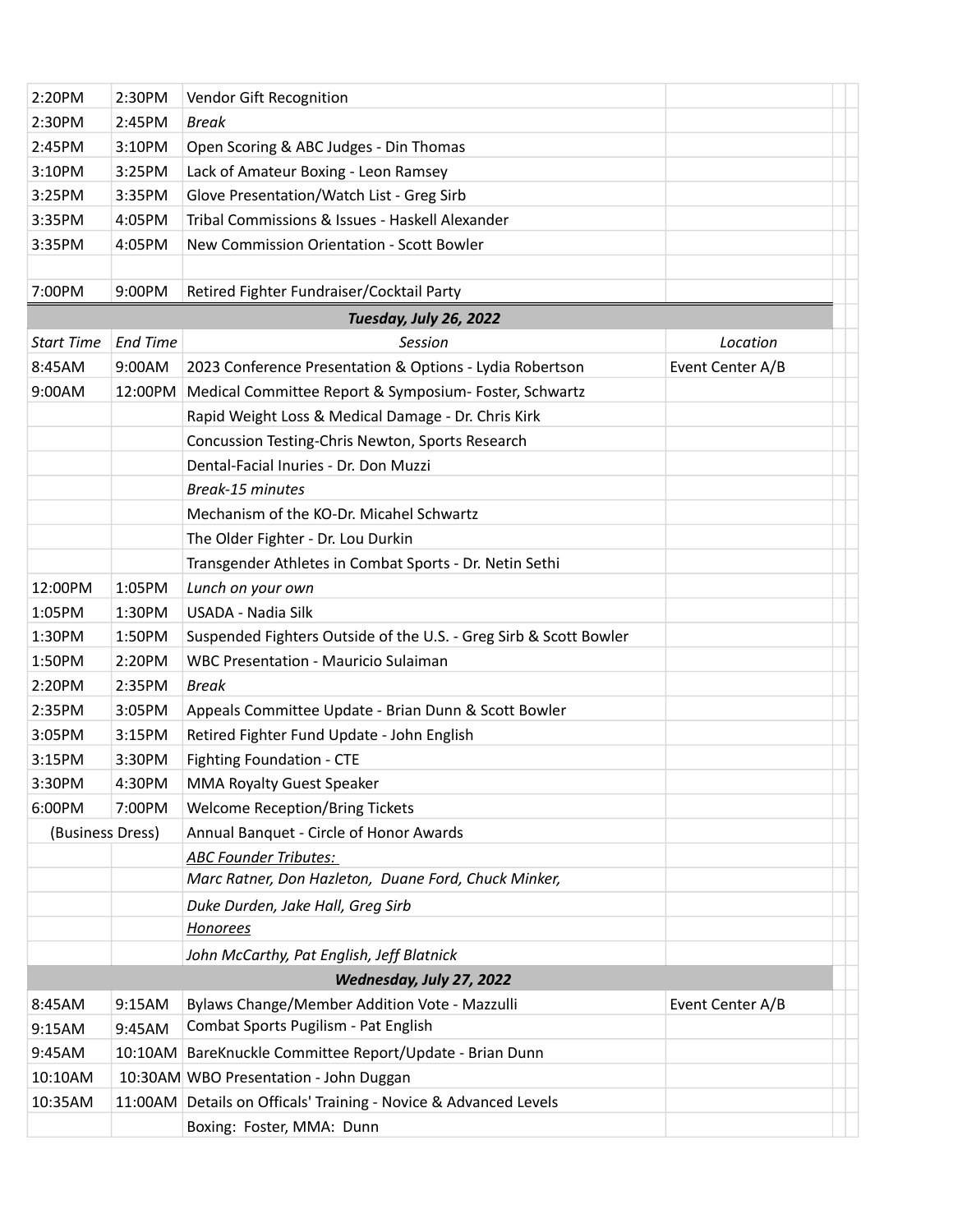| 11:00AM |        | 11:30AM ABC Suspension Policy / Compliance                            |  |
|---------|--------|-----------------------------------------------------------------------|--|
| 11:30AM |        | 11:40AM Announcement of Finance Committee                             |  |
| 11:40AM |        | 12:15PM   A Fighter Talks Honestly followed by Q & A                  |  |
| 12:15PM |        | 12:45PM Social Media, Commissioner Conduct & Code of Ethics-Alexander |  |
| 12:45PM | 1:15PM | <b>New Business</b>                                                   |  |
| 1:15PM  |        | Adjournment                                                           |  |
|         |        | * Agenda subject to updates                                           |  |
|         |        |                                                                       |  |
|         |        |                                                                       |  |